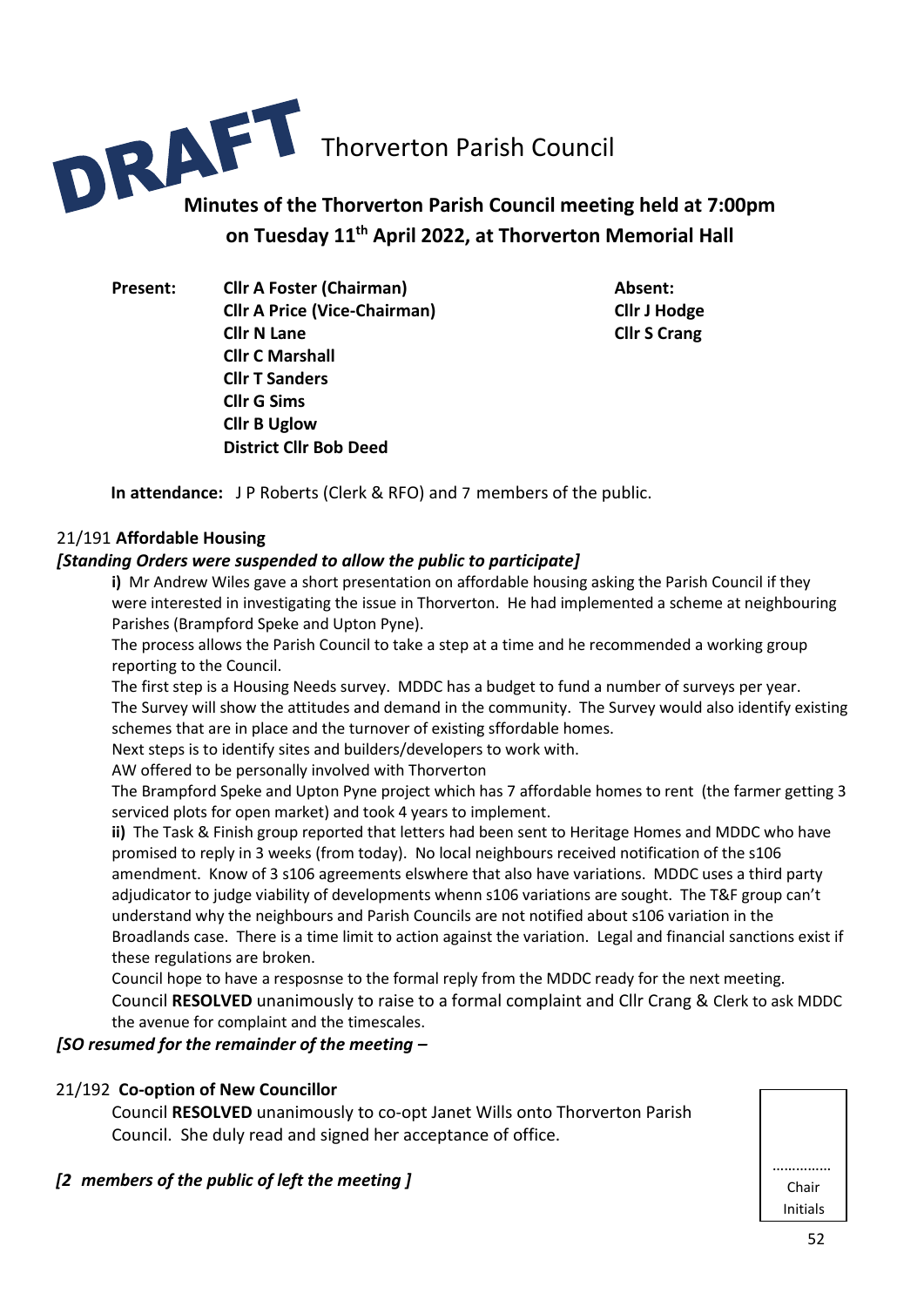

#### 21/193 **Public Open Session**

**i)** A member of the public's advisor quoted from the letter from the Monitoring Officer at MDDC to the Parish Council mentioning Cllr Lane. Because of the sent on 17<sup>th</sup> March from the PC stating that Cllr Lane was not at fault, the matter is now going to have to go back to the Monitoring Officer and a formal complaint will be raised.

 **ii)** Another member of the public asked about the minutes, the Chairman replied that the clerk writes the minutes.

#### *[2 members of the public of left the meeting ]*

#### 21/194 **Declarations of Interest**

**Cllr Sims** declared an interest in the Paws for Pleasure item due to family relationship (21/200 iii) below).

#### 21/195 **Apologies**

Apologies were received from Cllr Hodge who is unwell and Cllr Strang who is occupied with lambing. The Council unanimously **RESOLVED** to accept the reasons given.

#### 21/196 **External Reports**

**i)** No report received from MDDC. Council recorded the following highways issues:

**a)** What are the results of the meeting with the Highways Officer re Raddon sign – specifically what signage is legal, where can it be located and is locality grant funding available.

**b)** Concerns about rainwater collecting outside the school main gates due the road surface sinking. The wall and children are being splashed as cars drive through standing water. There may be an issue with the drains and the gulley/ditches along School Lane.

**ii)** Council enquired after D/Cllr Deed's health and welfare and wished him well. He had submitted a written report (see appendix A below). Cllr Deed reported that Recyling and Waste Collections are still an issue.

#### *[Cllr Deed and 1 member of the public left the meeting]*

#### **iii) Police statistics**

Three crimes for violence or sexual offenses, two in Watery Lane and one in School Lane.

#### 21/197 **Confirmation of minutes**

The Council RESOLVED to approve and sign the minutes of the meeting held on 8<sup>th</sup> March 2022 as a true & correct record. The Chair duly signed them.

#### 21/198 **Recreation Ground**

**i) Finance** £ 109.60 has been spent this month on materials (receipts provided - see payment 21/204 iv) e) below)

**ii) Progress report** Cllr Sims has nearly finished painting the swings and needed an additional tin each of blue and yellow paint. The gates also need to be painted which the Council asked Cllr Sims to proceed with.

Council discussed replacing the equipment in the play park and the cost of disposal of the old. Clerk will investigate the CIL/s106 money.

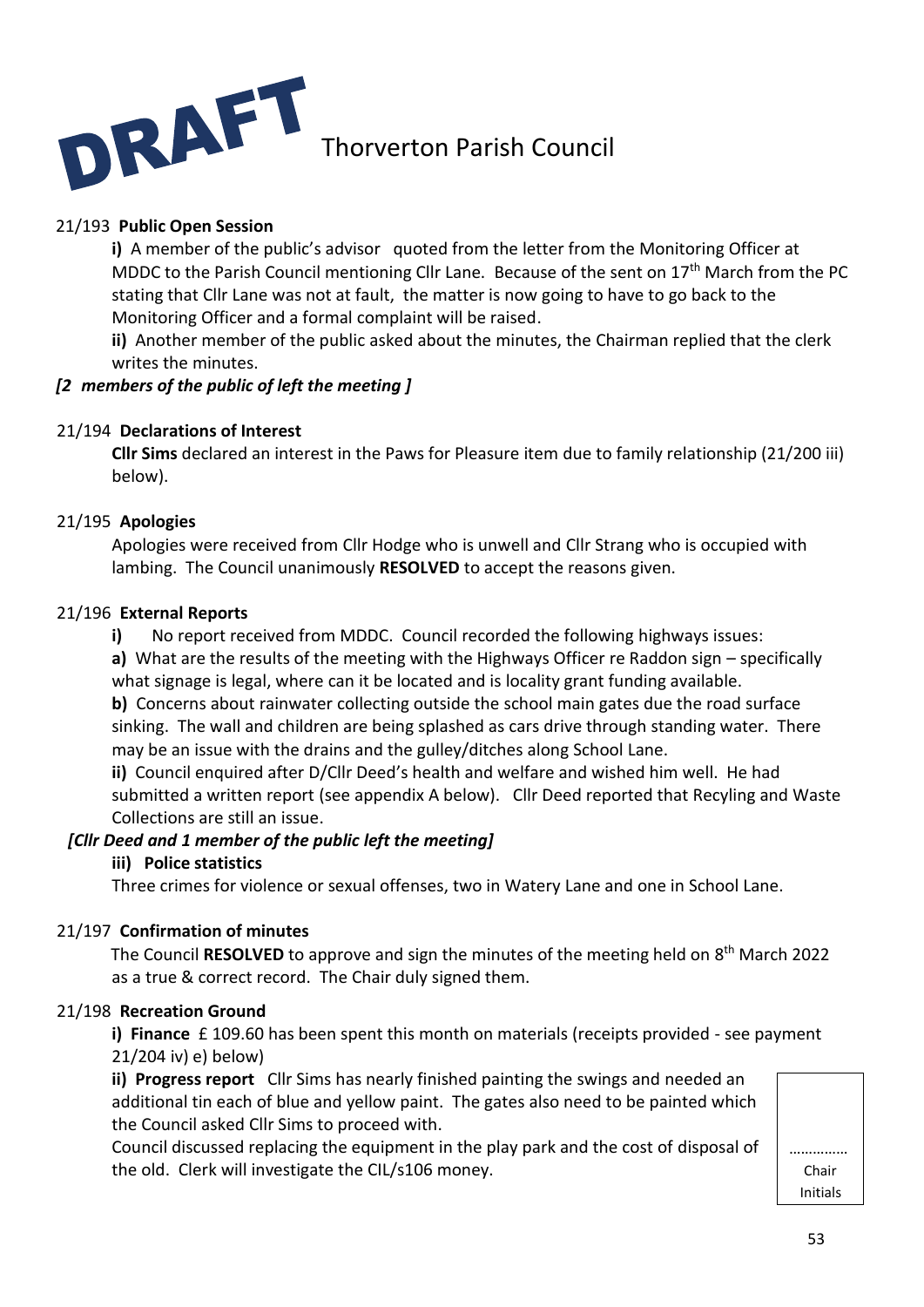

**iii)** The mower is due for service and will be taken to South Molton, Cllr Sims will enquire about rates and alternatives. The Council expressed their gratitude for all the work that Cllr Sims has done including a significant amount of painting.

**iv)** The crocodile swing has movement in the uprights and the basket on the toddler swing may need renewing soon.

#### 21/199 **Projects**

#### *[SO suspended to allow an expert member of the public to speak on this matter]*

**viii)** Electric Vehicle Charging points

A member of the public gave outline details of installing 4 charging points in the Quarry Car Park. These would be fast charge devices taking 6-8 hours to fully charge a typical EV. Costs would we

- Supply of 3 phase electricity c£18,500
- Charging Point equipment £15,000
- Groundworks and legal fees (no estimate given)

#### Income projections

Prices are set by the owner of the charging points (under this model the Parish Council). Car owner typically pays £15-20 per charge via an app which advises drivers to move the car once fully charged.

Utilisation is typically 15% in year 1 rising to 40% in year 5.

Income based on the above assumptions would be £7-8k in yr1 rising to £18k by yr5.

Typical payback of initial investment is 3 years o these assumptions and figures Other Issues

Can be management issues of non-electric cars parking in the charging bays.

When installed the location will appear on various websites and apps allowing for prebooking.

All maintenance is agreed with the purchaser.

Contactless payments have to be processed (£8 per month).

Council unanimously **RESOLVED** to survey the Parish to find the demand/interest for EV charging points using a physical copy – Cllr Lane will get an example survey and circulate for comments. The survey will use Nextdoor, Facebook and via our website.

#### *[SO resumed for the remainder of the meeting and the last member of the public left]*

**i)** Small Trees in Rec Hedge - moved to be include with **vi)** below.

**ii)** Dinneford St Water Outlet 'Not drinking water' sign - Council unanimously **RESOLVED** to buy the cast iron 'Not fit for drinking' sign.

**iii)** Bike rack for the Post Office - Council unanimously **RESOLVED** to fit a small 3-bike rack (up to £75) in place and consider a more substantial model at a later date if the rack proved to be popular.

**iv)** Parish Communications including the new leaflet, social media & Saturday Market - Council unanimously **RESOLVED** to move a paragraph and include Cllr Wills on the final draft, which is now approved for printing. The Council thanked the Chairman for his hard work in quickly producing the leaflet and also for meeting the artwork costs. ……………

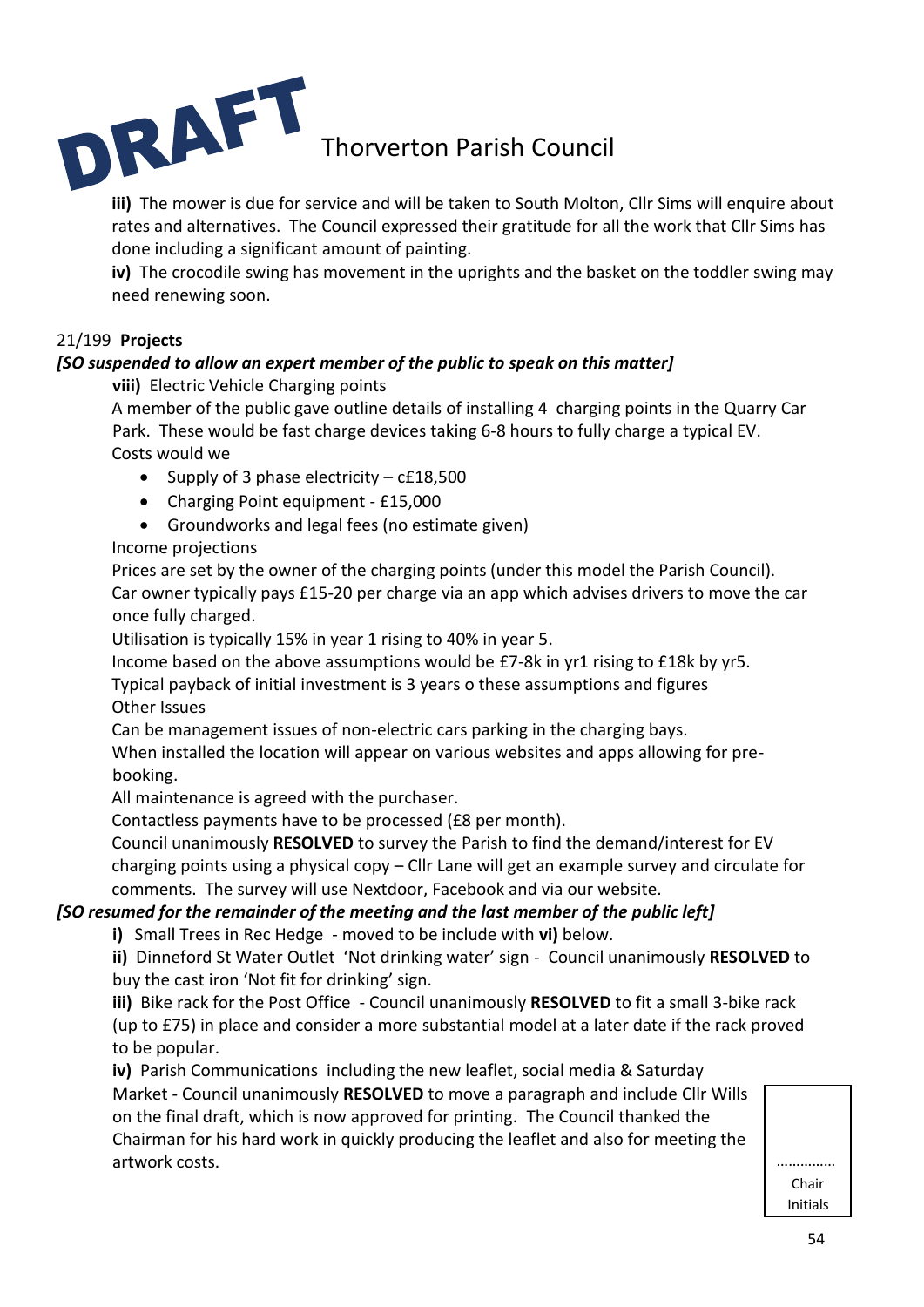

**v)** New Cemetery - Vendor's legal costs and Council's conveyancing solicitors – The Clerk reported that Veitch Penney have been instructed and he is waiting for the solicitor to contact him.

**vi)** Jubilee Green & Barliabins (including small trees in the Rec Hedge) –3 quotations for tree surgery between £1200 to £2600, and these will come to Council for authority once exact quotes have been received. Trees can only be removed after July due to nesting. The ash tree needs felling while it can still be climbed by the contractor, or it will be much more expensive. The larch trees could have a disease as well and this may need to be an item for the Annual Parish Meeting. It would cost an additional £75 to pollard the small trees in the Rec Hedge. The Parish will need fully informing about the plans and the necessity for action. The trees' effect on larger vehicles' speed was noted.

Cllr Marshall will fix and repair the noticeboard by Easter.

**vii)** Litter bin for Silver St/Hulk Lane – The request has formally been placed with MDDC. The dog bin should be moved and not the litter bin.

#### 21/200 **Planning**

#### **i) Applications**

**22/00532/HOUSE** Hannabusses – 22 PV ground-mounted panels Council **RESOLVED** to support this application

**ii) Decisions** Council noted the following decisions **21/02256/HOUSE** Wagon Works 7 Jericho St - 1 st floor extension (**granted**) **22/00302/HOUSE** Single storey side extension - Hannabusses (**granted**) **22/00128/FULL** Tallet Barn – Erect 2 stables (**granted**) **21/02569/HOUSE** Raddon Close - garage conversion (**granted**) **22/00354/NMA** Higher Mill – basement conversion & fenestration changes (**granted**) **21/02111/LBC** Durneford Court – staircase, bathroom & en-suite (**refused**) **22/00232/CLP** Raddon Hill Lodge – siting of caravan for accommodation (**lawful**)

**iii) Planning status of Paws for Pleasure** Council **RESOLVED** to ask for an update on the original query about the planning status of this property.

Cllr Sims abstained and did not take part in this discussion.

#### 21/201 **Handyman**

- **i)** Work for this month Council **RESOLVED** to ask the Handyman to
	- clean out the stream in Dinneford St
	- start cutting grass this month
	- dig up the flower bed in Jubilee Green by the railings 9" wide to stop the grass growing under the railings. Cllr Marshall will remind AF (RBL) about the plans.

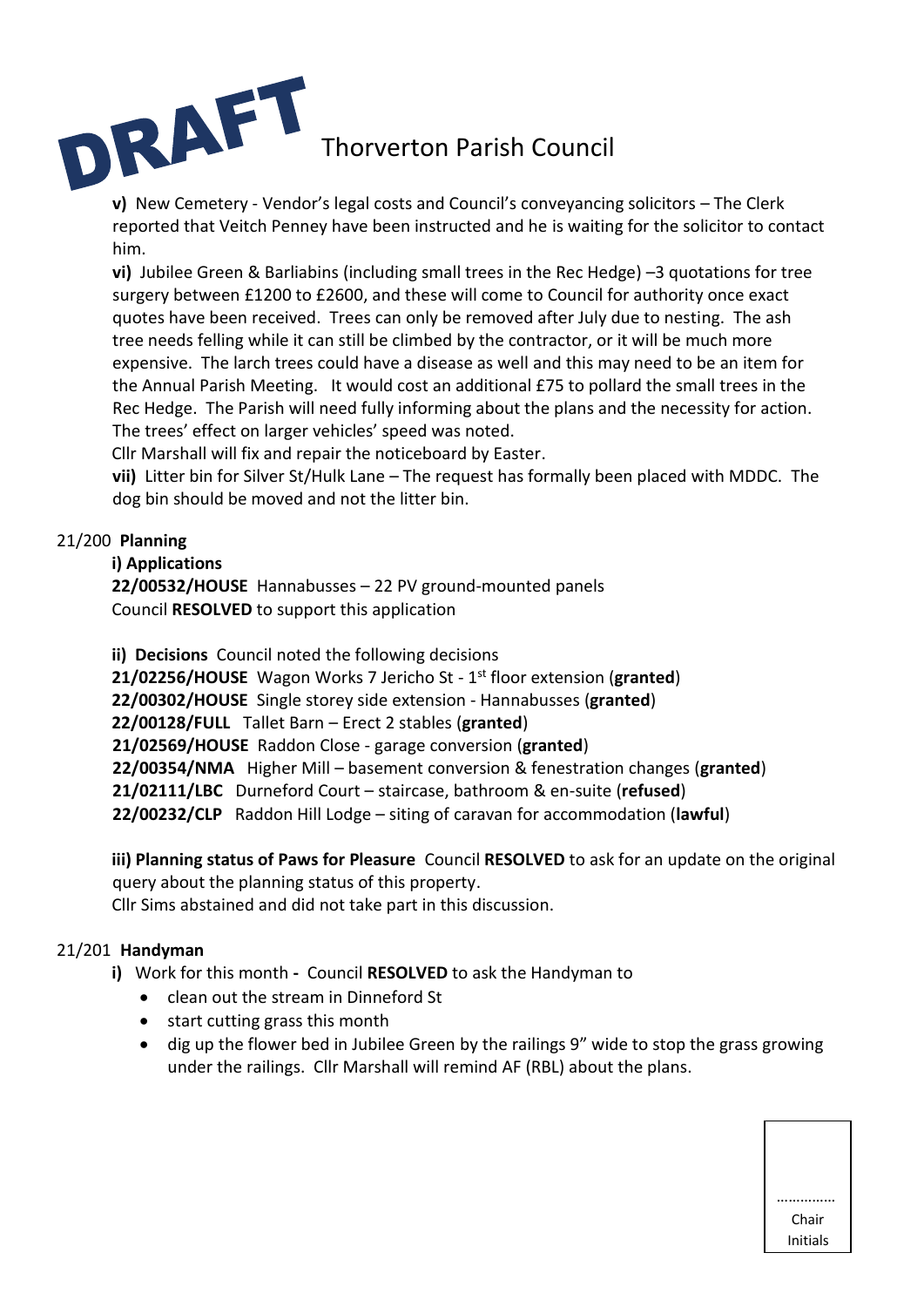

**ii)** Grass cutting – Cllr Marshall will raise the issues of re-wilding and leaving some areas to

wildflowers.



Patches of grass might be allowed to remain uncut for one or more visits – probably best in May or June - so as to give daisies and clover the chance to flower an attract pollinators. Taking this a little further, we could select one or more patches to be left until July, allowing a spring meadow to take shape. As it happens, Ben recently overlooked cutting the small patch between the triangle of grass at the top of The Glebe and the Baptist Chapel, so that could readily be our experimental meadow patch (indeed, I have put some poppies in close to the wall nearest to the Baptist Chapel).

Cllr Wills agreed to look into the scope for wildflowers and re-wilding.

21/202 **Archaeological Dig** – Clerk will confer with Cllr Hodge to understand the details of the HLF requirements. Council unanimously **RESOLVED** to challenge the invoice politely referring to the July 2019 meeting and a letter of appointment.

#### 21/203 **Allotments**

One vacant plot has been taken by a person in Jericho St and two are now vacant. Council unanimously **RESOLVED** that the resident from Latchmoor Green will be offered a plot for 3 years initially.

#### 21/204 **Finance**

**i)** Council noted that as at 6<sup>th</sup> April 2022 the bank balance stood at £ 56,400.12 **ii)** Council noted the receipts since January's meeting as £10 allotment rents and £0.31 interest.

**iii) Application to Wild about Devon Community Grant Fund** - Council asked the Jubilee Green/Barliabins group to look into this issue. Cllr Wills joined this group.

**iv) C19 Group – Lucy's Larder** - Council unanimously **RESOLVED** to pay £100 to Lucy's Larder from the C19 funding (leaving £220 balance).

**v)** Council unanimously **RESOLVED** to make the following payments:

…………… Chair Initials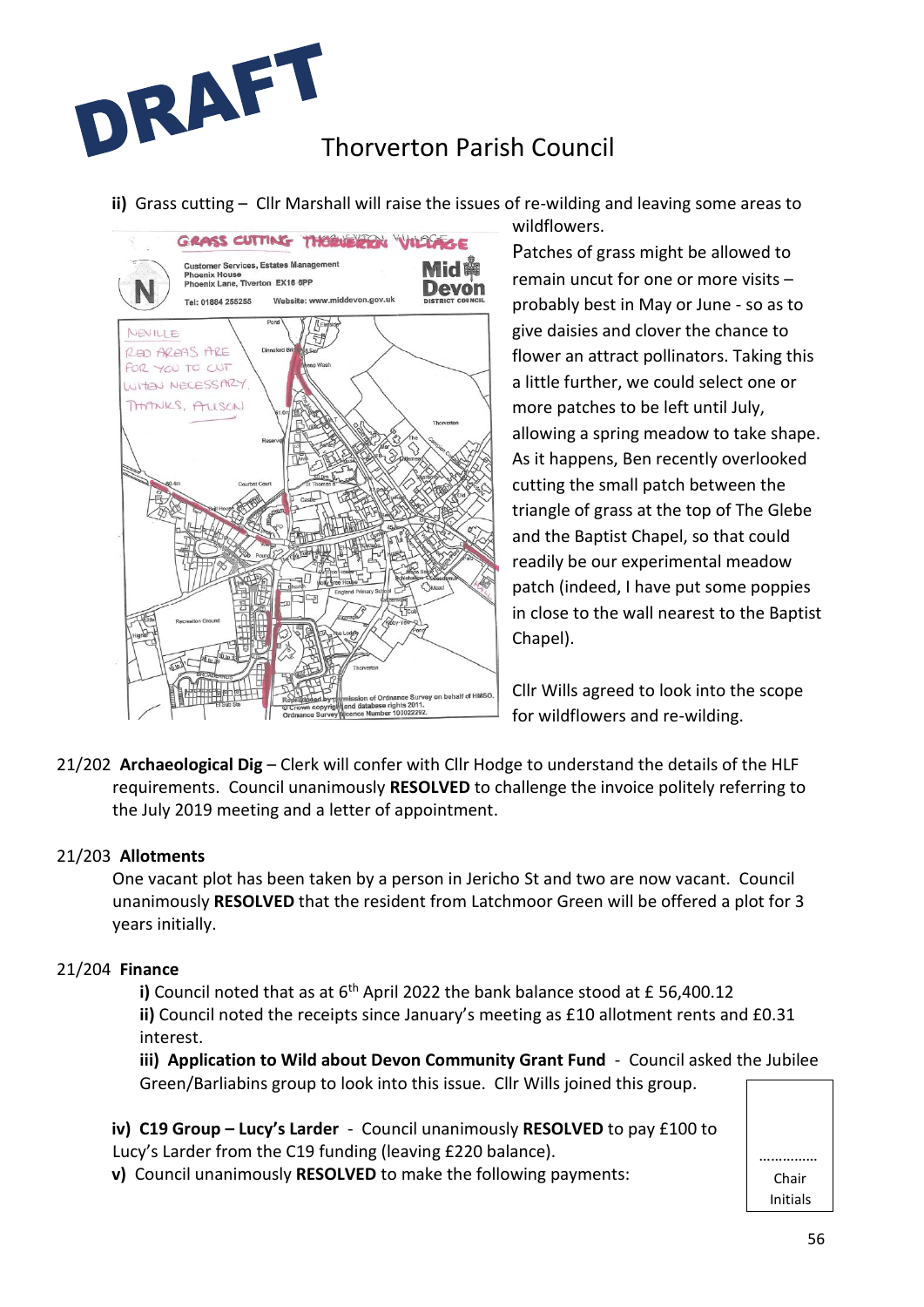

| Garage rental (monthly DD)<br>a)                                            |    | $E$ 55.72 (inc VAT) |
|-----------------------------------------------------------------------------|----|---------------------|
| b) Ben Fitch Inv no. BF20220046 for work in March (3.5 hours + materials) £ |    | 98.50               |
| c) DALC Annual subscription inv 3940                                        |    | £ 222.68            |
| d) GX Accountancy Invoice Invoice 3783 for quarter Jan-Mch 2022             |    | $£$ 89.82 (inc VAT) |
| e) Cllr Sims Recreation Ground materials reimbursement                      |    | £ 106.60            |
| f) Terra Nova Land Management VAT element of inv. TN548                     | f. | 60.63               |
| g) JP Roberts Pay for March incl. expenses & reimbursements                 |    | £ 588.04            |
| h) HMRC Employer invoice from GX Accountancy (Jan-Mch 2022)                 |    | £ 600.15            |
| Chairman will order a Chequebook.                                           |    |                     |

#### 21/205 **Correspondence**

**a)** Saturday Market Queries + documents to be available – Council noted the comments from the recent Saturday Market.

See above discussion under projects

**b)** Green Work March 2022 - Council unanimously **RESOLVED** that £100 would be donated to the RBL as a gesture of thanks for all the voluntary work carried out in the village.

**c)** Litter in the Quarry car park - A tidy up day will be organised when time allows.

**d)** Sheep Dip benches - Clerk will refer to the Church Commissioners (kindly) thanking them for the fencing. Parishioners that use it regularly have noticed the benches are in disrepair.

**e)** Request for a memorial bench - Council asked the clerk to write back advising them that a project is on the go, the bench will need to fit in with other furniture, it will become Parish Council property. Suggestions for sites are Barliabins, the Jubilee Green triangle and the Rec Ground.

**f)** Ukrainian Flag - Council is happy that the flag is flying.

**g)** HMRC Statement of money owed - Council noted this issue.

**h)** TTRO for Sun 22 May - Council noted the TTRO.

**i)** 30mph sign at Broadlands - Council asked the clerk to reply suggesting that the sign will move due to the new housing but is unlikely to extend as she suggests. The resident can take it up with DCC Highways.

**j)** Speed survey - Council asked Cllr Sims to complete the survey after consulting the SpeedWatch group.

#### 21/206 **Employment**

**i)** Council **RESOLVED** to implement NJC Pay Agreement as in DALC email #18 2022.

**ii)** Council **RESOLVED** to pay an additional 15 hours to the clerk to cover the extra time spent during handover and on the Freedom of Information requests.

#### 21/207 **Business at the Chairman's Discretion**

**i)** The Chairman advised that the Jubilee Party will be held on Sat 4<sup>th</sup> June and everyone will shortly receive a flyer asking to confirm numbers. 4-500 people expected. There will be free food and a toast to Her Majesty at 2.30pmwhich Alex Fice will MC. A cordial invitation was extended to the Clerk inviting him and his partner.